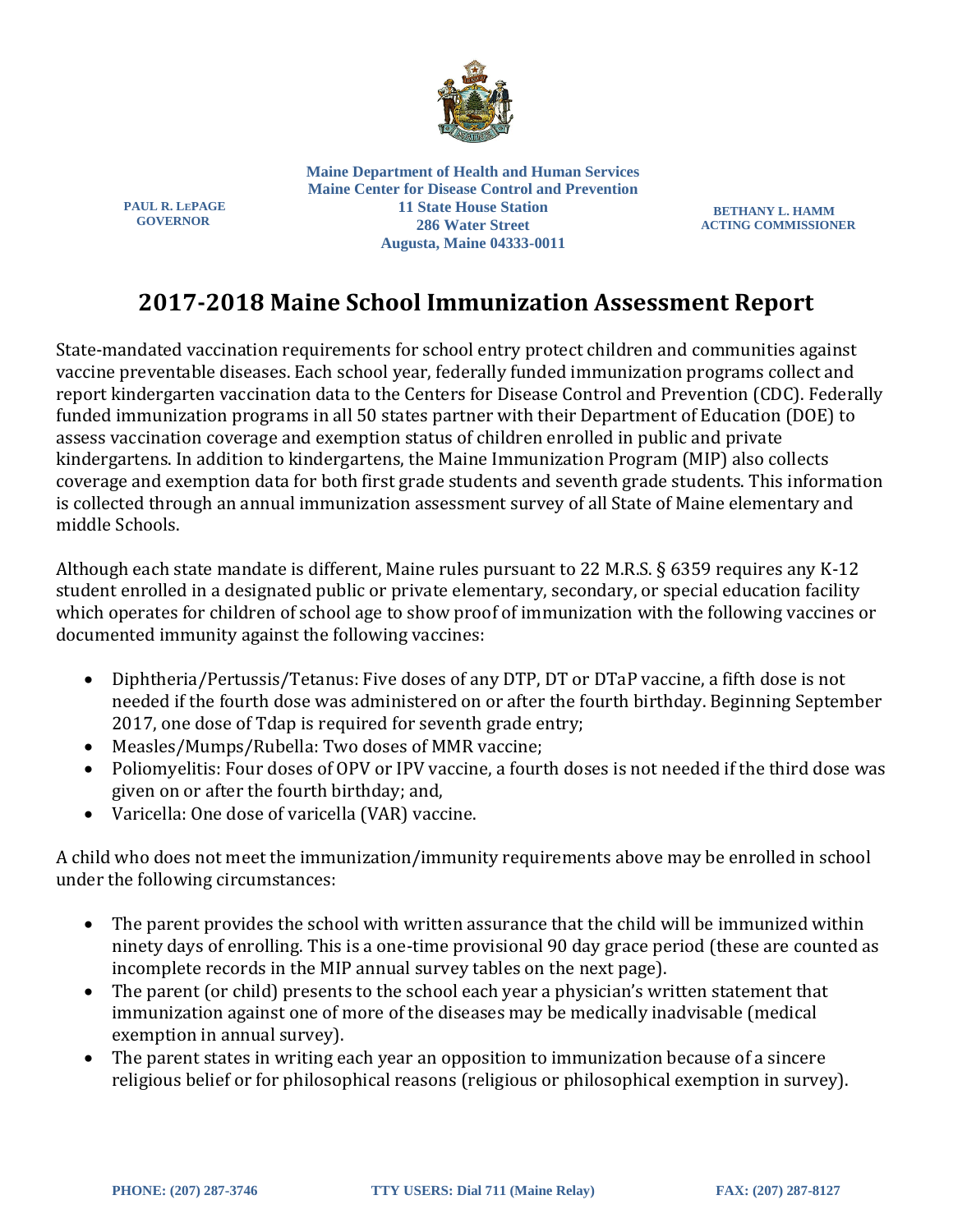The 2017-18 Maine Annual School Age Immunization Survey was conducted online from October to December 31, 2017 and aggregate results for kindergarten students were reported to the CDC in April 2018. The Vaccination Coverage for Selected Vaccines, Exemption Rates, and Provisional Enrollment Among Children in Kindergarten – United States, 2017-18 School Year report was released October 12, 2018. This report includes coverage and exemption rates from all 50 states including some U.S. territories. Immunization rates are shown for MMR, DTaP and Varicella vaccines only. A second dose varicella is reported as well, however, Maine does not require two doses of varicella. The exemption numbers and rates reported are for any vaccines required in a state including those not listed above (Maine's exemption numbers include Polio vaccine). The following tables (Tables 1-3) list the aggregate results gathered from the 2017-18 Maine Annual School Age Immunization Survey.

The annual immunization and exemption rates for each individual reporting school in Maine can be found on our website at: [http://www.maine.gov/dhhs/mecdc/infectious](http://www.maine.gov/dhhs/mecdc/infectious-disease/immunization/publications/index.shtml)[disease/immunization/publications/index.shtml](http://www.maine.gov/dhhs/mecdc/infectious-disease/immunization/publications/index.shtml)

| 2017-18 School Exemption and Immunization Rates<br>By Individual Vaccine, Kindergarten |                                                 |                                        |                                                                   |                             |                                                                               |                               |  |
|----------------------------------------------------------------------------------------|-------------------------------------------------|----------------------------------------|-------------------------------------------------------------------|-----------------------------|-------------------------------------------------------------------------------|-------------------------------|--|
| Vaccine                                                                                | Number<br><sub>of</sub><br>Students<br>Surveyed | Number of<br><b>Missing</b><br>Records | Total<br>Exemptions<br>(Medical,<br>Religious &<br>Philosophical) | Total<br>Exemption<br>Rates | <b>Total Students</b><br>Vaccinated/Laboratory<br><b>Evidence of Immunity</b> | Total<br>Vaccination<br>Rates |  |
| <b>DTaP</b>                                                                            | 12527                                           | 101                                    | 488                                                               | 3.9%                        | 11938                                                                         | 95.3%                         |  |
| <b>MMR</b>                                                                             | 12527                                           | 150                                    | 559                                                               | 4.5%                        | 11818                                                                         | 94.3%                         |  |
| Polio                                                                                  | 12527                                           | 89                                     | 503                                                               | 4.0%                        | 11935                                                                         | 95.3%                         |  |
| Varicella                                                                              | 12527                                           | 42                                     | 423                                                               | $3.4\%$                     | 12062                                                                         | 96.3%                         |  |

Table 1: 2017-18 MIP School Exemption and Immunization Rates, Kindergarten

Table 2: 2017-18 MIP School Exemption and Immunization Rates, First Grade

| 2017-18 School Exemption and Immunization Rates<br>By Individual Vaccine, First Grade |                                                    |                                        |                                                                   |                             |                                                                               |                               |  |
|---------------------------------------------------------------------------------------|----------------------------------------------------|----------------------------------------|-------------------------------------------------------------------|-----------------------------|-------------------------------------------------------------------------------|-------------------------------|--|
| Vaccine                                                                               | <b>Number</b><br>of<br><b>Students</b><br>Surveyed | Number of<br><b>Missing</b><br>Records | Total<br>Exemptions<br>(Medical,<br>Religious &<br>Philosophical) | Total<br>Exemption<br>Rates | <b>Total Students</b><br>Vaccinated/Laboratory<br><b>Evidence of Immunity</b> | Total<br>Vaccination<br>Rates |  |
| <b>DTaP</b>                                                                           | 12464                                              | 53                                     | 370                                                               | 3.0%                        | 12041                                                                         | 96.6%                         |  |
| <b>MMR</b>                                                                            | 12464                                              | 74                                     | 408                                                               | 3.3%                        | 11982                                                                         | 96.1%                         |  |
| Polio                                                                                 | 12464                                              | 43                                     | 394                                                               | 3.2%                        | 12027                                                                         | 96.5%                         |  |
| Varicella                                                                             | 12464                                              | 29                                     | 332                                                               | $2.7\%$                     | 12103                                                                         | 97.1%                         |  |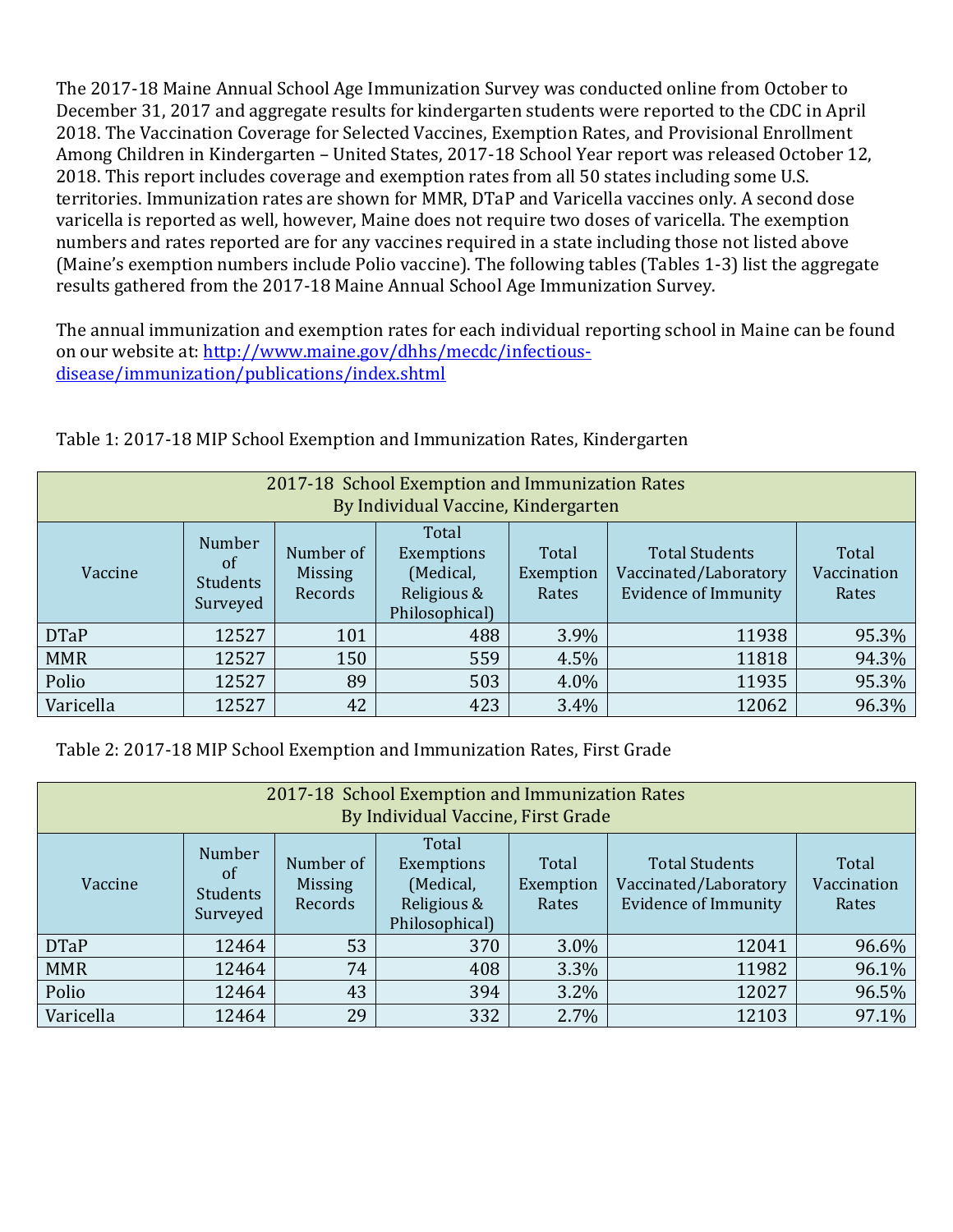| 2017-18 School Exemption and Immunization Rates<br>By Individual Vaccine, Seventh Grade |                                             |                                        |                                                                   |                             |                                                                               |                               |  |
|-----------------------------------------------------------------------------------------|---------------------------------------------|----------------------------------------|-------------------------------------------------------------------|-----------------------------|-------------------------------------------------------------------------------|-------------------------------|--|
| Vaccine                                                                                 | Number<br>of<br><b>Students</b><br>Surveyed | Number of<br><b>Missing</b><br>Records | Total<br>Exemptions<br>(Medical,<br>Religious &<br>Philosophical) | Total<br>Exemption<br>Rates | <b>Total Students</b><br>Vaccinated/Laboratory<br><b>Evidence of Immunity</b> | Total<br>Vaccination<br>Rates |  |
| Tdap                                                                                    | 14015                                       | 322                                    | 518                                                               | $3.7\%$                     | 13175                                                                         | 94.0%                         |  |
| <b>MMR</b>                                                                              | 14015                                       | 27                                     | 290                                                               | 2.1%                        | 13698                                                                         | 97.7%                         |  |
| Polio                                                                                   | 14015                                       | 32                                     | 294                                                               | 2.1%                        | 13689                                                                         | 97.7%                         |  |
| Varicella                                                                               | 14015                                       | 22                                     | 219                                                               | 1.6%                        | 13774                                                                         | 98.3%                         |  |

Table 3: 2017-18 MIP School Exemption and Immunization Rates, Seventh Grade

School vaccination requirements provide an opportunity for children who are behind on early childhood vaccinations to be vaccinated by school entry. School vaccination assessments allow MIP to identify schools and communities where focused action could improve vaccination coverage to ensure that more children can benefit from the protection offered by vaccines. MIP and DOE will use this data to monitor incomplete vaccination records, coverage rates and exemptions and work with schools to ensure that all students receive all required Maine State school age vaccines.

Vaccination is the most effective and efficient way to ensure that students and their family members, particularly those who are immunocompromised, are protected against these vaccine preventable diseases. This is perhaps one of the most important reasons why it would be advantageous for Maine State educational institutions to meet all requirements of the Immunization Requirements for School Children state law and to help reach the goal of the Maine Immunization Program to bring the State vaccine coverage rate average for each of these vaccines to 100%.

The Vaccination Coverage Among Children in Kindergarten – United States, 2017-18 School Year report data was analyzed and graphical representations for each vaccine surveyed show trending comparisons for immunization rates and exemption rates over the past 5 years (Figures 1-7). Please be aware that data from these reports has been adjusted for nonresponse and weighted for sampling where appropriate.

As always, thank you for your commitment to keeping Maine's children free of vaccine preventable disease.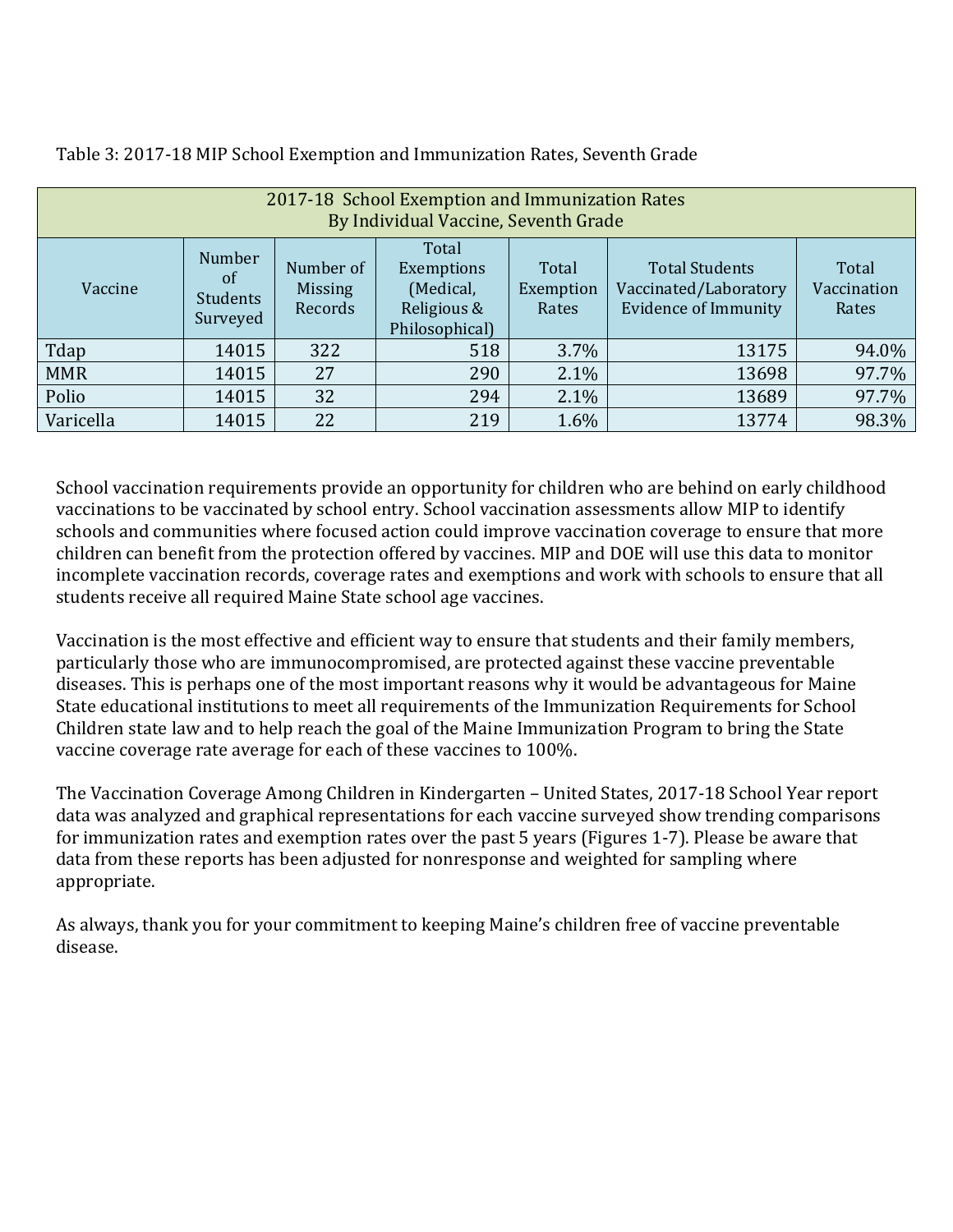

Figure 1: 4+DTaP Vaccine Coverage Estimate Among Kindergarten Students, Maine and U.S., 2013-2017

4+ DTaP ~ ≥4 doses of diphtheria and tetanus toxoids and acellular pertussis (DTaP) vaccine.





2+MMR~ ≥2 dose of measles-mumps-rubella (MMR) vaccine.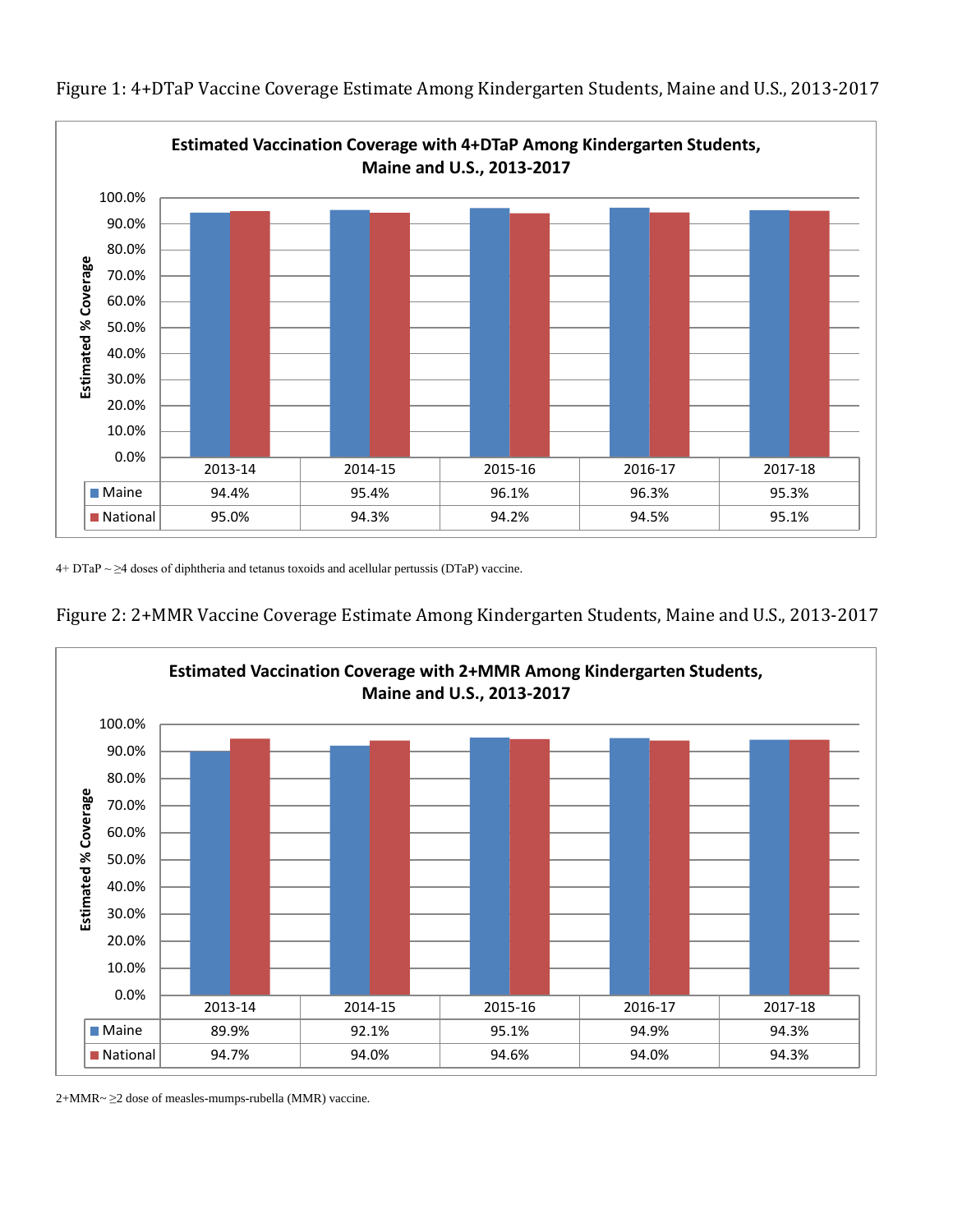

Figure 3: 3+Polio Vaccine Coverage Estimate Among Kindergarten Students, Maine and U.S., 2013-2017

3+ Polio  $\sim \geq 3$  doses of any poliovirus (Polio) vaccine.





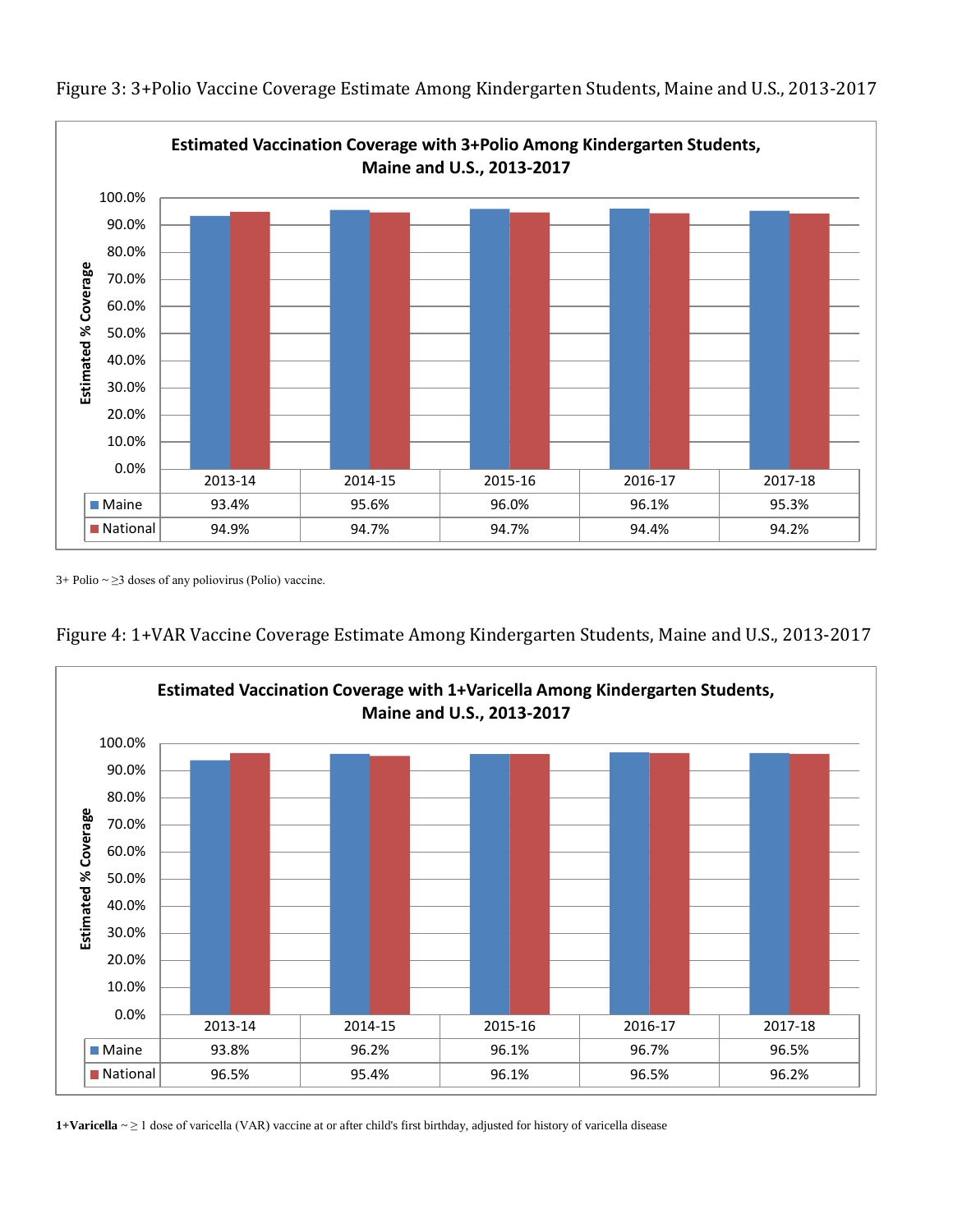

Figure 5: Medical Exemptions Estimate Among Kindergarten Students, Maine and U.S., 2013-2017

Medical Exemption ~ Includes medical exemptions only for all school vaccines in Maine. A medical note from physician is required annually.





Non-Medical Exemption ~ Includes religious and philosophical exemptions for all school vaccines in Maine.